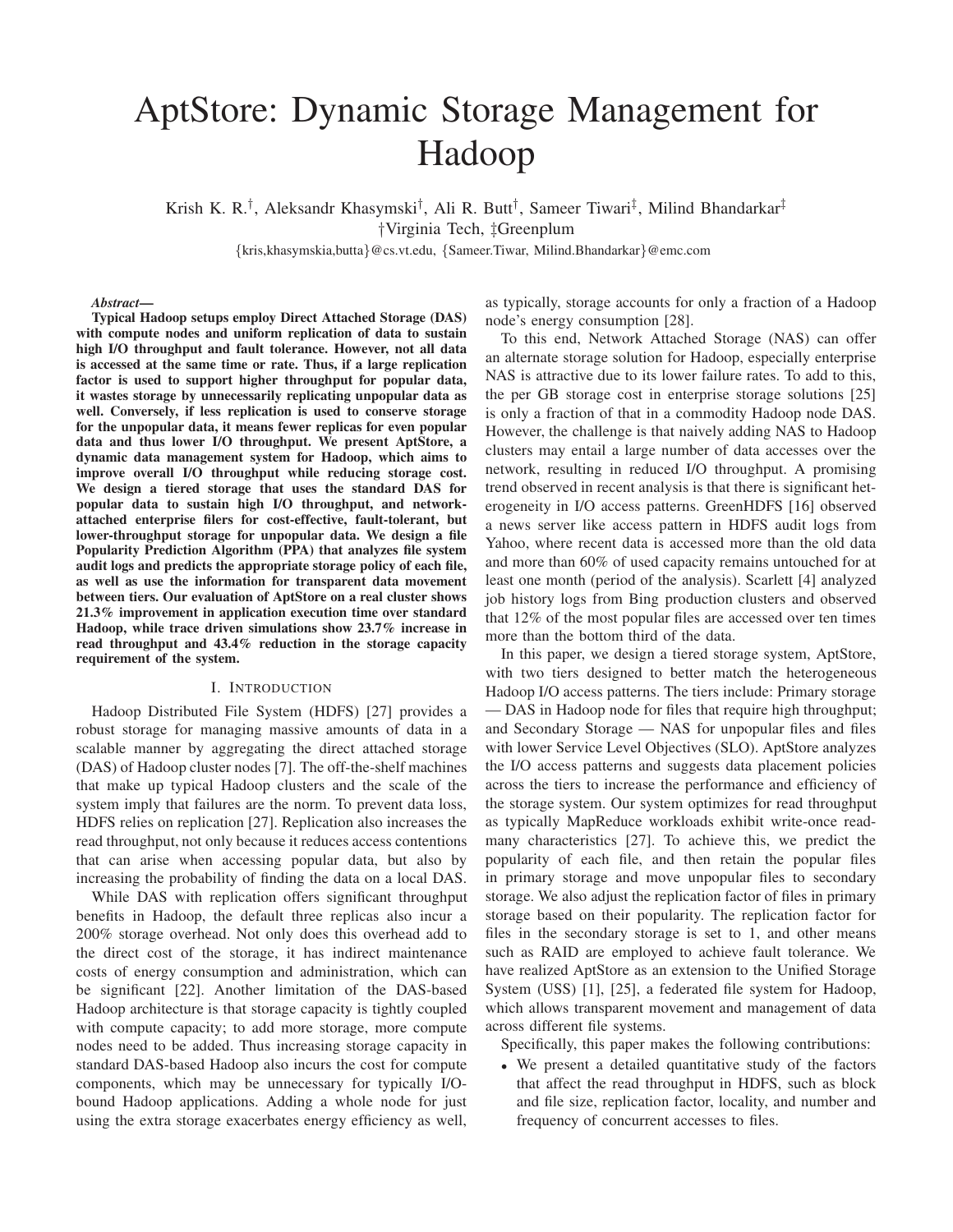- We design and implement the tiered storage solution of AptStore, which improves both storage efficiency and read throughput.
- We design an access pattern based popularity prediction algorithm (PPA) that predicts popularity of files based on file size, access frequency, and load in the cluster.
- We validate and evaluate our data placement strategy using both trace-driven simulations and experimentation on a real cluster.

Evaluation of AptStore shows a 43.4% average reduction in the disk space requirement and 23.7% increase in the read throughput over standard Hadoop framework in our simulations. Moreover, our implementation of AptStore achieves up to 21.3% speed up in studied applications execution time compared to standard Hadoop.

# II. FACTORS AFFECTING HADOOP STORAGE PERFORMANCE

In the following, we discuss the key factors that impact the performance and efficiency of the storage system in Hadoop.

# *A. Understanding Read Throughput*

There are two key factors that affect read throughput in HDFS: data locality and number of concurrent accesses. Local accesses result when a job and its associated data reside on the same node, thus reducing the number of remote I/O requests and yielding higher throughput. On the other hand, many concurrent accesses to the same file increase contention, thus decreasing read throughput.

*1) Locality:* HDFS divides the data into equal sized blocks and distributes data to multiple nodes, which distributes the read request throughout the cluster, thereby achieving better aggregate throughput. Block size is an important tunable parameter in the system. Bigger block sizes decrease the overall number of blocks per file and hence the number of nodes that hold data. This decreases probability of the job scheduler assigning tasks that are local to the data. However, decreasing the block size too much is also undesirable as it can result in memory contention in the *NameNode*. With constant block size, file size has a direct effect on the distribution of the data; larger files are distributed throughout the cluster, while the smaller files are restricted to a small set of nodes.

Replication also affects locality and in turn the read throughput in a Hadoop cluster [27]. Higher replication factor increases the distribution of the data in the cluster, thereby increasing the probability of *JobTracker* finding a local or rack local slot for a task. This results in reduced network and disk contention, particularly when multiple jobs access the same data concurrently. Thus, a small file with more replicas can have the same distribution as that of a larger file.

*2) Concurrent Access:* Concurrent jobs accessing a single block, or blocks from a single machine, not only affect the disk bandwidth available per access, but also the network bandwidth. In Hadoop clusters, concurrent access to popular data are common [4]. In such cases, when the number of tasks accessing the data exceeds the number of replicas, read

throughput of the tasks is affected because of slot contention and hardware resource contention[5].

Large number of concurrent tasks reading data from a node decrease the probability of scheduling a task local to the data, and as a result read throughput includes network overhead. Since concurrent requests share the disk bandwidth and network bandwidth, the number of concurrent accesses is inversely proportional to the read throughput. The scenario is typical in production clusters, especially on machines storing popular data. Scarlett's [4] analysis of Bing production cluster indicates that more than 50% of read requests were directed to less than 17% of the cluster. The decrease in read throughput because of increased concurrent accesses can be reduced by increasing the replication of the file and distributing the requests across the cluster.

# *B. Fault Tolerance*

Since Hadoop clusters are built using commodity machines, the hardware failure rate is non-negligible. The typical Mean Time Between Failures (MTBF) is 3 years [6], so for a thousand node Hadoop cluster, the probability of failure of a single machine in the cluster is close to one. Data loss prevention using RAID is not a feasible solution because equipping each Hadoop node with a RAID controller is expensive and software RAID on unreliable machines incurs high performance overhead. Since availability is proportional to MTBF, reducing the replication factor to 1 and using parity to prevent data loss might result in reduced availability. Moreover the low reliability of the hardware implies periodic loss of data resulting in reconstruction from the parity. Such generation and reconstruction will adversely affect the performance of the in-progress Hadoop jobs.

In contrast, a more feasible RAID based solution can be used by employing consolidated NAS if high I/O throughput is not a concern. Enterprise storage solutions typically utilize RAID and have lower MTBF [11]. These devices ensure the same reliability of data with significantly less storage overhead. Moreover these devices are self managed and reconstruction of parity would not affect the in-progress Hadoop jobs, unless the jobs are trying to access the files under recreation. Thus, incorporating NAS into Hadoop architecture is promising and can support low-cost fault-tolerant storage.

# *C. Storage Cost*

The use of replication increases the capacity needed to be provisioned and thereby exacerbates the cost associated with the storage. While DAS offers better performance at higher cost, enterprise filers offer degraded performance at lower cost. Thus, it would be beneficial to utilize the different kinds of storage in realizing an efficient Hadoop storage architecture, provided the performance requirements for the data items can be determined or predicted.

Typically, a Hadoop node with a maximum of 24 TB of data storage uses up to 200 W [2] at idle state. The energy cost of adding a Hadoop node for storage scalability would result in 8.33 W/TB. Along with the 200% storage overhead the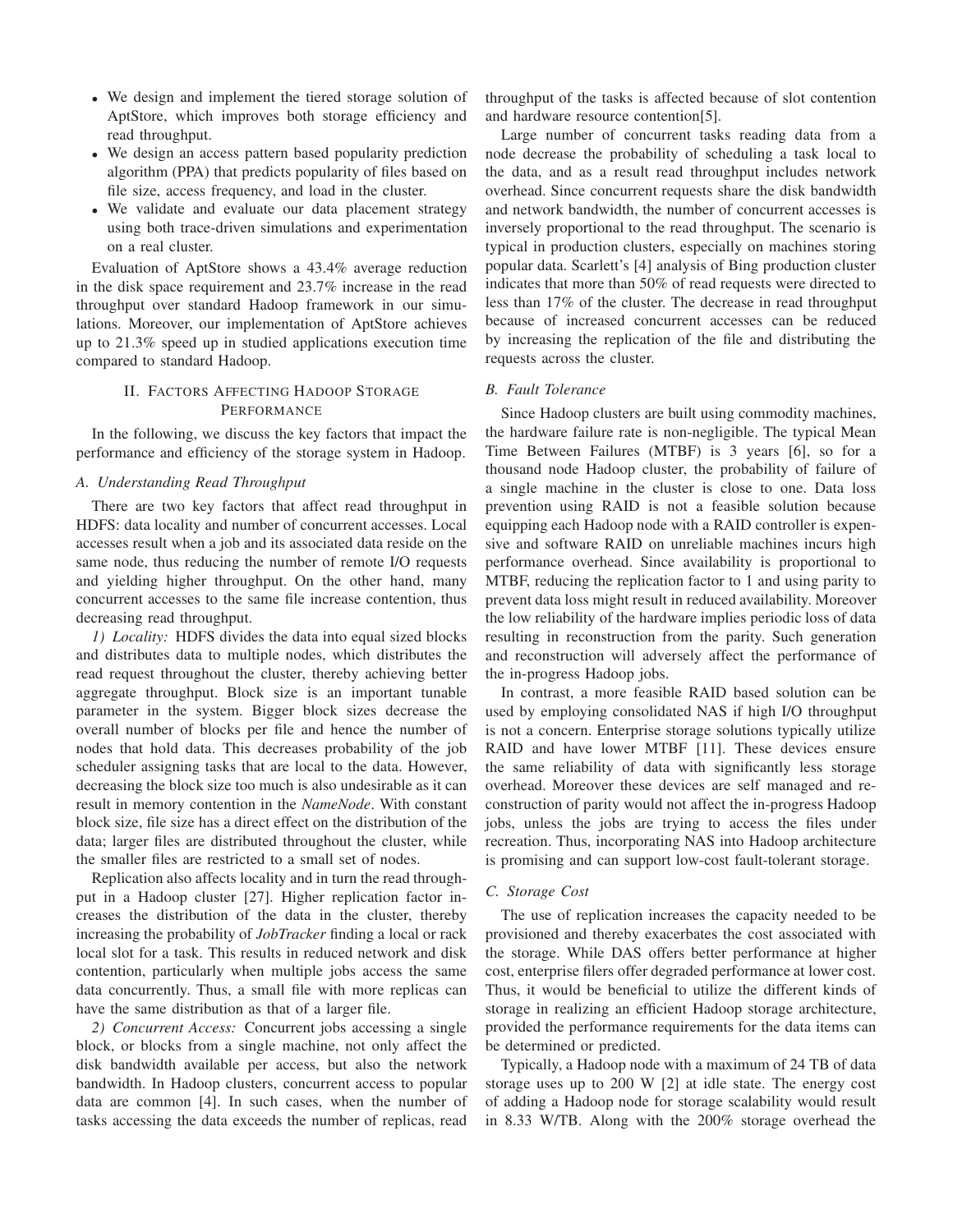



energy cost of storing data in DAS is 25 W/TB. This is very high when compared to the 0.78 W/TB in enterprise storage solutions [19]. Thus, from the energy consumption perspective, use of NAS in Hadoop is very favorable.

#### III. SYSTEM DESIGN

In this section, we describe the design of AptStore, including its decision engine, the Popularity Prediction Algorithm (PPA), as well as how AptStore is realized within an available enterprise NAS implementation.

# *A. AptStore*

AptStore is designed as an extension to the Unified Storage System (USS)  $[1]$ ,  $[25]$ <sup>1</sup>, a federated file system for Hadoop, which allows tiered storage across different file systems. As access rate and number of accesses varies for each file, AptStore improves the overall read throughput and storage efficiency of the system by designing access-pattern-based data placement and replication. Figure 1 illustrates the components of AptStore and their interactions. The PPA periodically analyzes the usage patterns of the file system and the Decision Engine (DE) suggests appropriate data placement strategy.

In designing AptStore, we make the following four design choices. First, we consider replication at file granularity because Hadoop jobs access files as a whole [4]. Making replication decisions at the block level is unnecessary, as the read cost of a file will be dependent on the block with the lowest replication factor. Second, we assume that typical production clusters are heavily used and have very large working sets. Thus, any effects of file system level caching is negligible, and the majority of reads are serviced from disk. Third, all the files in the system are assumed to have the same block size, which is standard in Hadoop deployments. Finally, AptStore is designed for the extant Hadoop deployments where all nodes contribute storage and computation.

## *B. Unified Storage System*

The Hadoop framework works best when used in conjunction with HDFS. The Hadoop command line (FsShell) and file system API are supported only by HDFS and its variants [23]. Jobs involving data from other sources are processed by first loading the needed data into HDFS, typically by using tools such as cron, scp, and distcp. Another solution to multi-source data access is to use viewFS [14] or add data sources directly using Uniform resource identifiers (URI). However, adding enterprise storage devices through these approaches lead to load imbalance and decreased read throughput, mainly because the devices would likely not be available centrally/equidistant across the cluster.

To address such issues, USS implements a federated file system that provides a unified view using a single namespace that encompass a multitude of data sources. USS supports transparent, zero-copy access of data from various data sources. It also maintains a mapping of all HDFS files to their actual locations in the respective file systems. We leverage and extend this feature in AptStore to transparently move data between primary and secondary storage as needed.

# *C. Popularity Prediction Algorithm*

We design a Popularity Prediction Algorithm (PPA) using file access information to determine when and where to store the files. At every  $RT$ , the PPA analyzes the access pattern for each file and predicts a expected popularity value for it for the next RT. The popularity value  $P_{i+1}(f)$  of a file f varies with each access  $i + 1$  to the file.  $P_{i+1}(f)$  is defined as:

$$
P_{i+1}(f) = P_i(f) + \frac{c}{a(f) * l * b(f) * P_i(f)},
$$
 (1)

where c is the popularity constant,  $a(f)$  is a function of the access interval of file f, l is the load in the cluster and  $b(f)$  is a function of number of blocks in the file f. Observe that we designed our popularity measure to recursively depend on the file popularity during the previous time interval. This causes the number of replicas to remain stable even in the presence of a bursty access patterns between successive intervals, yet adapt to changes that are longer lasting. Additionally, this allows the system to adapt effectively to access patterns of periodic jobs or ones that are scheduled at intervals wider than RT .

Equation 1 also ensures that the popularity of file  $f$  increases not only with the number of accesses but also if it is accessed concurrently by many clients. The access frequency is inversely proportional to the time between the previous access, i, and the current access,  $i + 1$ . During any RT, files with the same number of accesses may have different access frequencies. For example, a file can have one access every five minutes for a total of 12 accesses in an hour, whereas another file may have 12 concurrent (non-repeating) accesses. Reads with higher access frequency require more replicas of the accessed files than those exhibiting lower accesses frequencies, even if the total number of reads within a RT are the same. This is because frequent reads cause contention both at the disk and network, resulting in degraded read throughput.

The required replication factor also depends on the cluster load, l, computed using the overall popularity of all files in the system. Many concurrent requests for multiple files can compound and result in an increase in contention for both the disk and the network bandwidth. Although increasing the cluster infrastructure to handle a higher load is one possible solution, it is not always feasible. Our solution is to aggressively replicate popular data, because it would better distribute the requests across the cluster and increase the probability of accessing the data locally. Conversely, we reduce the number of replicas for unpopular data.

<sup>&</sup>lt;sup>1</sup>Note that techniques developed in AptStore are not USS-specific and can be easily implemented and integrated with other NAS solutions.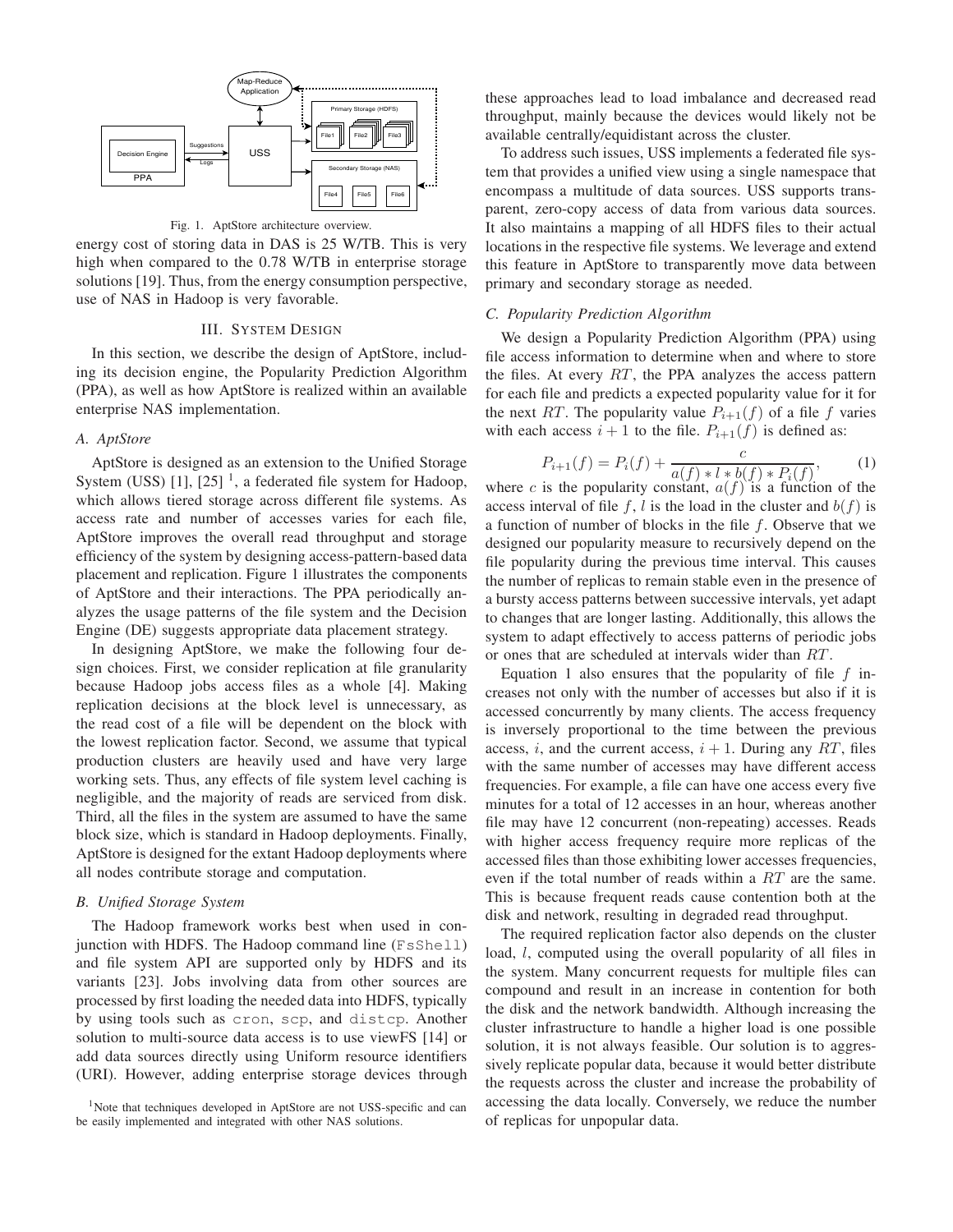As we assume a constant block size, larger files have more blocks. Consequently, larger files are better distributed throughout the cluster, so they require fewer number of replicas than smaller files. To capture this aspect, we update the popularity of the file after each access by an increment that is inversely proportional to the file size.

During the creation of a file, the popularity of the file  $P_1(f)$ is initialized to average file popularity observed in the system,  $AVG(P)$ . Initialization based on observations such as the type of jobs accessing the file or popularity of other data created by the same user are also promising, but we leave that for future work. Similarly, whenever a file is deleted, it will result in popularity of other files being modified when the values are updated at the end of  $RT$ . When a popular file is deleted, the popularity of other files in the system increases. Conversely, when an unpopular file is deleted, the popularity of other files decreases. We do fix the minimum,  $P_{Min}$ , and maximum,  $P_{Max}$ , threshold on the popularity of a file to make sure that there are bounds on the number of file replicas in the system. The minimum threshold ensures data reliability and compliance with system SLAs, while maximum threshold captures space constraints in primary storage.

After the accesses of all files in the reference time  $RT$  are processed the popularity value  $P_i(f)$  of a file f for the most recent access  $i$  is modified as follows:

$$
P_i(f) = P_i(f) - \frac{MIP}{s},\tag{2}
$$

where  $MIP$  is the mean increase in the popularity of the file f during reference time RT,  $AVG(P)$  is the average popularity of all the files in the cluster,  $s$  is the scalability constant. Equation 2 ensures that the popularity of the file  $P(f)$ does not grow arbitrarily. The mean increase in popularity is a fraction of increase in popularity,  $IP$  during  $RT$  over  $F$ , the set of all files in the system. The scalability constant  $s$ , is used to contract or expand the amount of data stored in primary storage. For a value of s greater than one, more data is pushed to primary, while a positive value of s, less than one, creates more space in the primary storage.

The choice of  $RT$  is critical. A very large  $RT$  can miss opportunities to change the file replication factor to adapt to a change in the access pattern as the workload varies. However, setting RT too small can result in excessive thrashing as PPA state is rapidly updated. The appropriate value of RT depends on the usage pattern of the cluster and the cluster infrastructure. Previous work [4] suggest an RT between 12 and 24 hours is sufficient to capture varying patterns in the workload, while minimizing overheads associated with managing extra replicas.

Finally, AptStore adopts a proactive prediction scheme. The predicted popularity,  $P_{predicted}(f)$ , for the the next RT is computed using a linear extrapolation. We assume that the rate of change of popularity for the next  $RT$  will be same as the rate of change of the current  $RT$ . By choosing an appropriate size of  $RT$ , the accuracy of the predicted popularity can be made high.

**Input** : USS file System Audit Logs **Output**: Predicted popularity  $P_{predicted}$ . F *is the set of files in the file system*; **foreach** *access*  $i + 1$  *to the file*  $f \in F$  *in* RT **do if**  $i = 0$  **then**  $P_{i+1}(f) \leftarrow AVG(P);$ **end else**  $P_{i+1}(f) \leftarrow P_i(f) + \frac{c}{a(f) * l * b(f) * P_i(f)};$ **end if**  $P_i(f) < P_{Min}P$  **then**  $P_i(f) \leftarrow P_{Min}$ ; **else if**  $P_i(f) > P_{Max}$  **then**  $P_i(f) \leftarrow P_{Max}$ ;  $IP = IP + P_{i+1}(f) - P_i(f);$ **end foreach** *deletion of the file* f *in* F **do**  $IP = IP + AVG(P) - P(f);$ **end**  $MIP \leftarrow \frac{IP}{size(F)}$ ; **foreach** *file*  $\hat{f}$  *in*  $F$  **do**  $P_i(f) \leftarrow P_i(f) - \frac{MIP}{s};$ where  $i$  is the most recent access to the file  $f$ .  $P_{predicted}(f) \leftarrow P_i(f) + (P(f) - P_i(f));$  $P(f) \leftarrow P_i(f);$ **end**

**Algorithm 1**: Popularity Prediction Algorithm.

## *D. Decision Engine*

At every reference time  $RT$ , the decision system suggests the replication and data placement strategy for a file  $f$  based on  $P_{predicted}(f)$ , the predicted popularity of the file for the next RT. Files with higher popularity are replicated based on the function  $P_{predicted}(f)$  and are placed in the primary storage. Files with lower popularity are moved to secondary storage and the replication factor is reduced to 1. Files with average popularity are maintained in the primary storage with default replication levels.

The system also considers cron jobs or jobs that are scheduled for later execution and predicts the appropriate storage strategy, thereby improving the read throughput. Finally, the system considers the SLA requirement irrespective of the popularity. For example, an unpopular files, although accessed rarely, may have significant SLA restriction, so it may be always replicated and stored in the primary storage.

## *E. Replication and Inter-tier Data Movement*

Hadoop performance is sensitive to network bandwidth. Replication or data movement across tiers during such network intensive phase may adversely affect the performance of the Hadoop jobs in progress. To balance the bandwidth consumption, HDFS employs multi-location replication [4], where the data to be replicated are read from multiple sources thereby spreading the replication traffic across multiple nodes. File movement between primary and secondary storage as well as change in replication factor is realized by a low priority background process.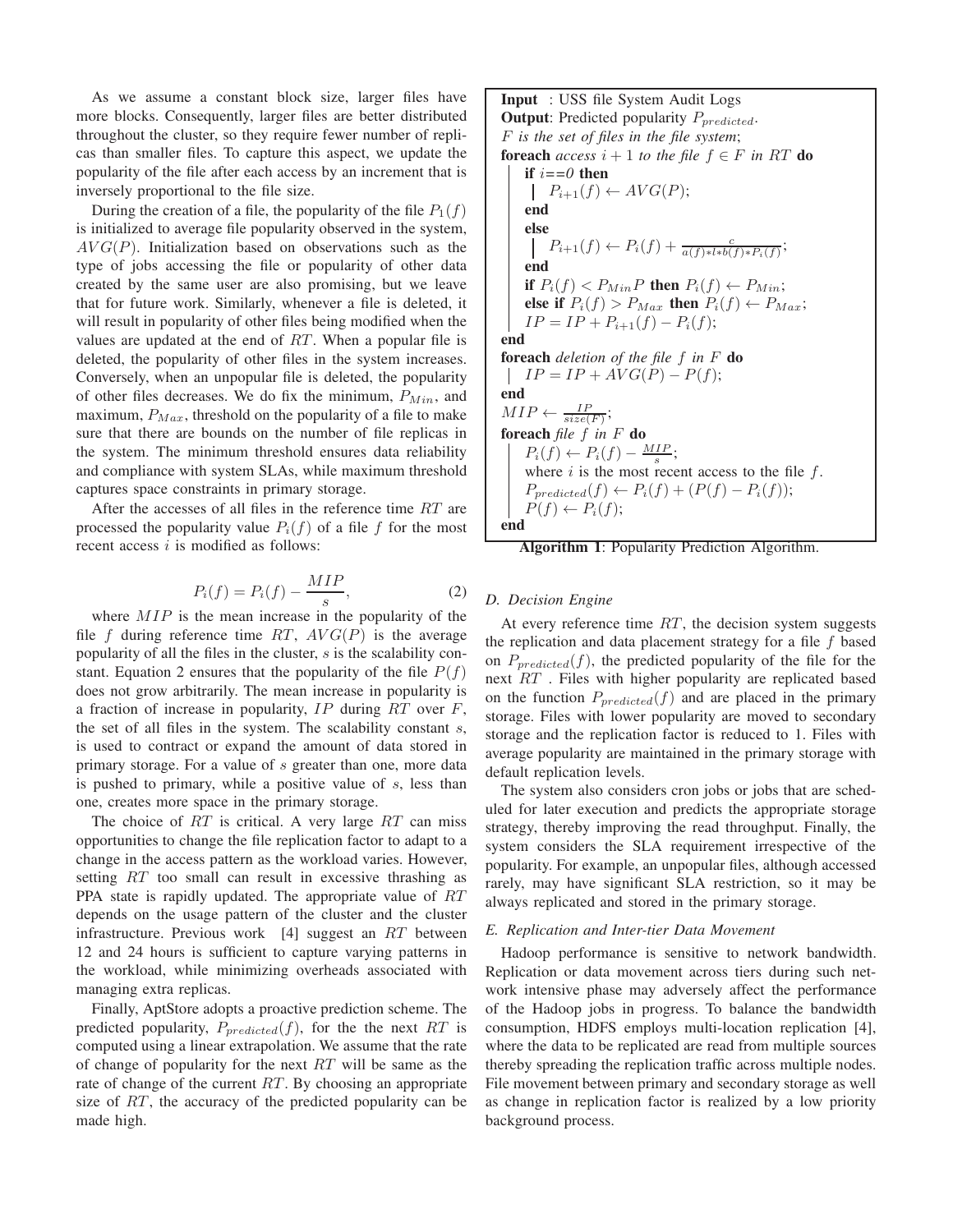

Fig. 2. Read Bandwidth with increasing replication factor and with increasing number of concurrent reads.

Fig. 3. Number of Local vs. Rack Local vs. Remote with increasing replication factor and with increasing number of concurrent reads.

Fig. 4. Bandwidth of Local vs. Rack Local vs. Remote with increasing replication factor and with increasing number of concurrent reads.

System performance may further increase with a rack-level dedicated link from primary storage to secondary storage. Furthermore, significant work is done to improve the network utilization and storage utilization in Hadoop by compressing the data [10], which can be leveraged. For replica deletion, lazy deletion [4] of data, i.e., waiting for it to be overwritten by another block, may significantly reduce the cost of deletion.

## *F. AptStore Computation Overhead*

AptStore requires calculation of each file's popularity at the end of every  $RT$ . This computational overhead is negligible, because popularity is computed by linearly processing the file system audit logs, which the NameNode already generates. Hence, from the point of view of the TaskTrackers, our system produces negligible overhead for typical cluster sizes. For small clusters, PPA algorithm can run on the same node as the NameNode. However, for a very large cluster where popularity computation may incur some overhead, the algorithm can be offloaded to a separate machine.

The design of AptStore aims to monitor file I/O and utilize the PPA to determine the popularity of individual files. Our system extends USS to use the popularity information to move the files between primary and secondary storage tiers, thus providing high replication and high throughput for popular data, and low-overhead high-volume cheaper storage for unpopular data. Moreover, the use of PPA ensures that the AptStore is able to adapt to the changing characteristics of the Hadoop workloads.

## IV. EVALUATION

In this section, we present a detailed evaluation of factors that affect read performance in Hadoop and evaluate the performance of AptStore.

## *A. Experimental Setup*

We use a 28 node cluster for our experiments. The master nodes have 3.33 GHz 2×Intel Xeon X5680 6-core CPUs with hyper-threading, 64 GB of RAM, and up to 3 SATA disks. The worker nodes have 3.33 GHz  $2\times$ Intel Xeon X5680 6-core CPUs with hyper-threading , 48 GB of RAM, and 12∗600, 15 K RPM disks. The master and workers are equipped with four and two network ports, respectively, and are interconnected using 10 Gbps link. There are two master nodes, one running a dedicated *NameNode* and the other the *JobTracker* and the *SecondaryNameNode*. Moreover, there are 26 worker nodes, each with an instance of *TaskTracker* and *DataNode*. The default HDFS block size is 512 MB and the version of Hadoop we employ is GPHD 1.2.

*B. Impact of Design Parameters*

In the first set of experiments, we analyze how various factors impact read throughput of Hadoop, and quantify the impact under different test conditions. To compute the read cost and eliminate any computation cost, we run a map-only job that reads a block of data. We execute this job with varying number of concurrent reads and on data sets of same size with varying replication factor. To minimize the effect of caching, we flush the file system caches on all disks contributing to HDFS between test runs.

*1) Read Bandwidth Comparison:* We observe the read bandwidth by varying the replication factor and the number of concurrent reads. Figure 2 shows the results. We find that 3 replicas provide sufficient for workloads with up to 8 concurrent reads and adding an more replicas produces marginal improvement in read throughput. As we increase the number of concurrent reads and thus the contention, more replicas are required to sustain the read bandwidth. For a workload with 80 concurrent accesses, any replication below 9 suffers significant loss in throughput. Conversely, in a workload with up to 32 concurrent accesses, increasing the number of replicas beyond 9 produces no performance benefit, thus wasting storage space used by the extra replicas. The results show that using a uniform replication factor is problematic in terms of both meeting throughput demands for popular files, and conserving space for unpopular files.

*2) Impact of Access Locality:* Next, we repeat the previous experiment but study the percentage of read requests that are served locally versus remotely. The results are shown in Figure 3. The percentage of local accesses increases with the replication factor. While the dataset with a replication factor of 12 achieves more than 40% of local accesses in all of the concurrent reads, using a replication factor of 3 achieves only a maximum of 14% local accesses.

Bandwidth of local, rack local, and remote access are compared in Figure 4. We find that the local access use similar bandwidth across varying concurrent number of reads. With increasing concurrent accesses, there is a difference between bandwidth for the rack local and remote rack accesses. For higher number of concurrent reads, files with lower replication factor shows low bandwidth. When remote requests are serviced, the network bandwidth is shared among the requests. With fewer number of replicas and high concurrent access, the contention for network resource of the nodes containing the replica is high, leading to low available bandwidth per access.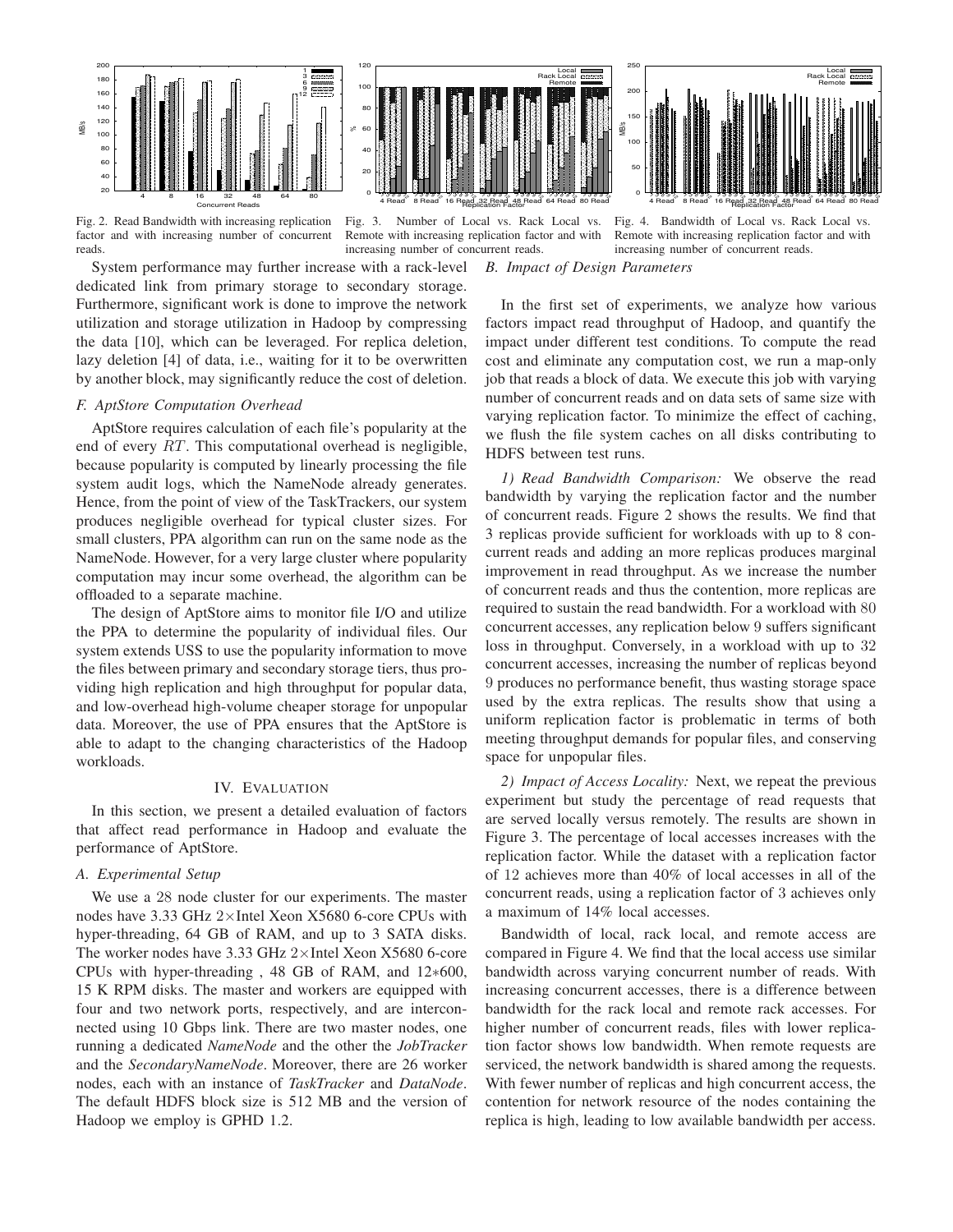

Fig. 6. Percentage of local tasks scheduled, with increasing file size and increasing replication factor.



Fig. 7. Standard deviation in the number of accesses to a block of data while increasing the replication factor and the number of concurrent reads.

*3) Impact of Access Variation:* Not all replicas of a file are accessed equally. Whenever a client requests the *NameNode* for accessing a block, the *NameNode* returns the location of all the replicas of the block. The location list is ordered by its proximity from the requesting client. The client checks the availability of a local replica and if it fails to find one, it looks for a rack local, and then a remote rack occurrence of the block. If there are many more concurrent accesses than number of replicas, the scheduler is unable to balance the load to all replicas, because Hadoop performs scheduling on a best effort basis. Figure 7 shows the standard deviation in the number of accesses to a block of data with varying number of requests to the data and with varying replication factor. A workload with 3 replicas and 80 concurrent accesses produces very high variance, while increasing the replication produces a more uniform access pattern and thus lower variance. Such uniform access increases the overall throughput because the load in the system is more balanced and the contention for hardware resources is reduced.

*4) Impact of Replication and File Size:* Locality increases with the distribution of data in the cluster. Figure 5 shows that, as with increasing replication, increasing file size increases the data distribution among the cluster nodes, resulting in reduced contention and increased locality. Figure 5(a) shows that data with a replication factor of 1 is available only in one rack, but as the replication increases to 6 we find that data is more evenly distributed among racks. Figure 6 shows that with increasing file size and with increasing replication more and more local tasks are scheduled. Previous studies has shown similar behavior with MapReduce benchmarks such as TeraSort [16]. These results are promising as our PPA takes into account such behavior to provide accurate predictions.

## *C. Fault Tolerance in Hadoop*

To study the effect of replication on overall fault tolerance in Hadoop, we first choose an appropriate failure model. We base our probability of data loss model on a previous study [26]

and define 
$$
P_{data-logs}
$$
 as:  
\n
$$
P_{data-loss} = 1 - \sum_{f=0} P_{failure}(n, f) * P_{no-loss}(n, b, r, f),
$$
\n(3)

TABLE I PROBABILITY OF DATA LOSS PER DAY.

| File Sys-   | Replication    | Number of | $P_{data-loss}$          |
|-------------|----------------|-----------|--------------------------|
| tem         | Factor         | nodes     | per day                  |
| <b>HDFS</b> | 3              | 1000      | $6.44 * 10^{-2}$         |
| <b>HDFS</b> | 3              | 100       | $1.1 * 10^{-4}$          |
| <b>HDFS</b> | $\overline{2}$ | 1000      | 0.23                     |
| <b>HDFS</b> | $\overline{c}$ | 100       | $3.86 * 10^{-3}$         |
| <b>HDFS</b> |                | 1000      | 0.59                     |
| <b>HDFS</b> |                | 100       | $8.7 * 10^{-2}$          |
| Filer       | 3              | 1000      | $1 * \overline{10^{-2}}$ |
| Filer       | 3              | 100       | $1.42 \times 10^{-5}$    |
| Filer       | $\overline{c}$ | 1000      | $7 * 10^{-2}$            |
| Filer       | $\mathfrak{D}$ | 100       | $9.7 * 10^{-4}$          |
| Filer       |                | 1000      | 0.36                     |
| Filer       |                | 100       | $4.4 * 10^{-2}$          |

$$
P_{failure}(n, f) = {n \choose f} * p^f * (1 - p)^{(n - f)}, \tag{4}
$$

$$
P_{no-loss}(n, b, r, f) = (1 - {f \choose r} / {n \choose r})^b \tag{5}
$$

where  $p$  is the probability of failure of a single machine,  $n$ is the number of machines in the cluster,  $r$  is the replication factor of a block,  $P_{failure}(n, f)$  is the probability that there are exactly f failures in the cluster and  $P_{no-loss}(n, b, r, f)$  is the probability that there is no data loss in the cluster [26]. Moreover, the probability of losing a node in time  $T$ , is  $1-R$ , where  $R$  is the reliability of a node or the probability that the node will not fail over the time  $T$ .  $R$  is defined as:

$$
R = e^{-\frac{T}{MTBF}} \tag{6}
$$

The MTBF of a Hadoop node and an enterprise storage server is three and six years respectively [6], [20]. Based on these values, Table I compares the probability of data loss per day in HDFS and NAS filers using Equations 3. We compare the HDFS cluster with 1000 nodes to a filer with 100 nodes assuming that they can offer the same storage capacity. This is valid assumption given recent trends in storage capacity. Enterprise systems can easily support more than 240 TB of storage [24], while a typical Hadoop node has 12 TB to 24 TB of storage.

Filers can offer probability of data loss with one replica of 4.4 ∗ 10−<sup>2</sup> , compared to HDFS with 3 replicas, which has a  $6.44 * 10^{-2}$  probability of data loss. Given the high number of disks in a single enterprise storage node, fault tolerance is handled by a RAID controller with a probability of data loss of  $4.4 * 10^{-3}$ , and hence in this case we decrease the replication factor to 1. Disks are arranged in, for example, a (10, 2) RAID array, which protects from a simultaneous loss of two disks with ten-fold decrease in storage overhead when compared to two replicas. Thus, the use of filers as secondary storage is promising in AptStore and offer a most cost-efficient yet robust solution.

## *D. Performance Analysis of AptStore*

In the next set of experiments, we evaluate AptStore both in a real system as well as using whole-system simulation.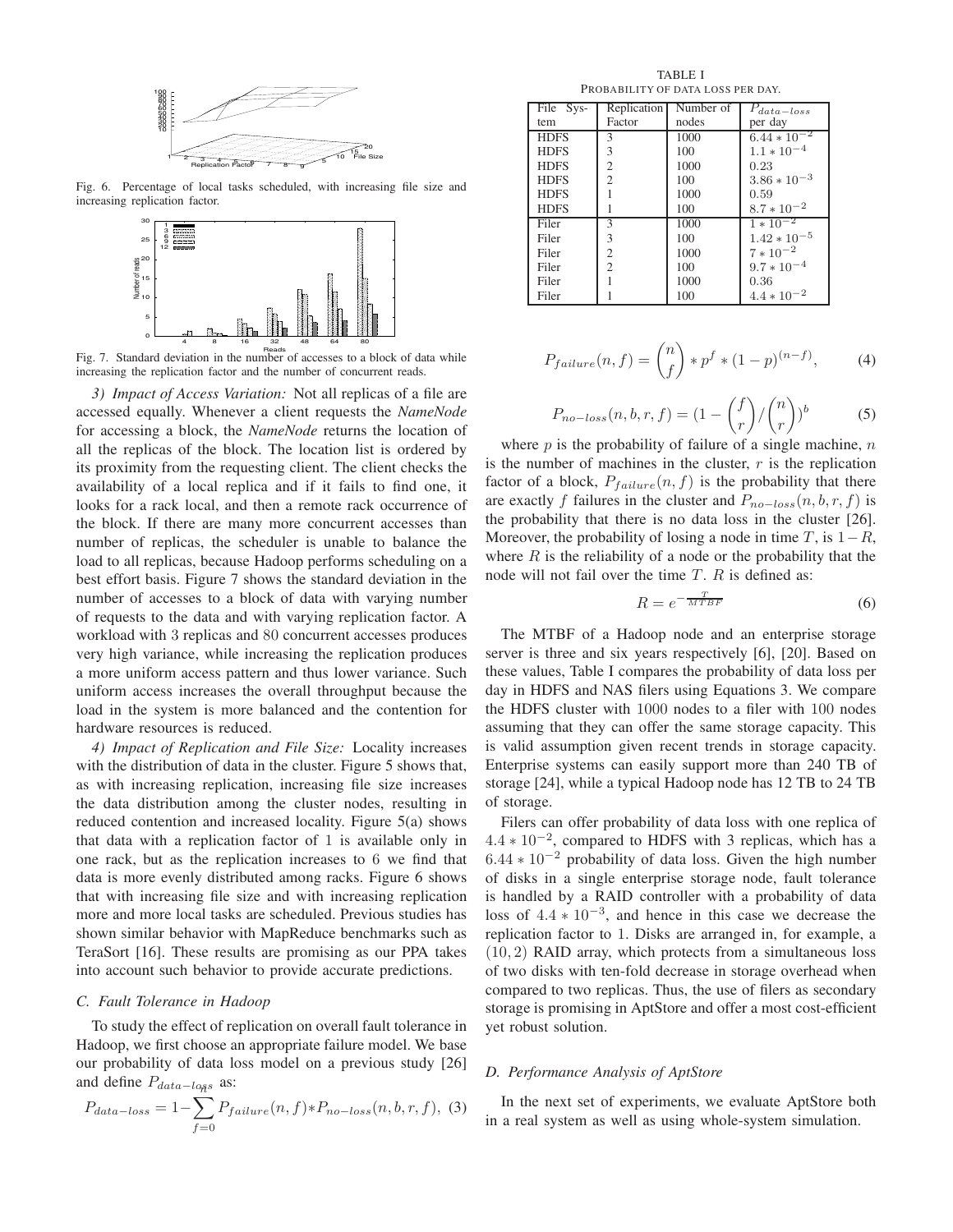

*1) Experiments Using Trace Driven Simulation:* For our simulation, we replay Facebook-like traces synthetically generated by sampling historical MapReduce cluster traces. The traces provided by Chen et. al. [9] are one day in duration and contain 24 historical trace samples each 1 hour long.

We use these traces to compare the performance of Apt-Store with the default Hadoop and an emulated version of Scarlett [4]. Scarlett is a budget-based Hadoop system that increases throughput by replicating files based on their access patterns. For every file, Scarlett computes the maximum number of concurrent accesses  $(cf)$  in a learning window of length  $TL$ . Once in every rearrangement period,  $TR$ , Scarlett computes desired replication factors for each file as max( $cf + \delta$ , 3), where  $\delta$  is the cushion factor against under estimation. In our simulation there were 24 rearrangement periods, i.e., rearrangement happens once every hour and our learning window is the same as that of the rearrangement period. We simulate various factors including the impact of replication, contentions while accessing popular data, and advantages of distribution of data.

The comparisons are made with two variants of our system. The first version, AptStore-perf stores file only in HDFS and the minimum replication factor of both popular and unpopular data is 3, while the maximum factor varies based on the popularity of the data. The second version, AptStore, uses two underlying file systems. The popular files reside in HDFS with varying replication and the unpopular files are pushed to a lower-throughput reliable storage with only one replica. AptStore-perf isolates and measures the performance gains of our techniques, while AptStore provides insight into both the performance and storage efficiency. Similar to Scarlett, our simulation of AptStore rearranges the data once every hour.

Figure 8 shows the comparison in the read throughput normalized to default Hadoop. Scarlett produce a 19.57% improvement in performance while AptStore-perf and Apt-Store produce 23.74% and 18.64% improvement over default Hadoop, respectively. It is important to note that in AptStore, where the popular files are fetched from primary storage and the unpopular files are fetched from secondary storage, only

## 2.6% of accesses are served by the secondary storage.

In the next experiment, we compare the storage requirement, shown in Figure 9, where the required storage is normalized to the case of default Hadoop. Scarlett requires 13% additional storage while AptStore-perf uses only 10% additional storage to achieve the same performance. AptStore achieves the same performance using only 57% of the storage required under standard Hadoop. The replication required for unpopular files in the secondary storage is considerably low when compared to the 200% storage overhead of the primary distributed file system. Figure 9 also compares the performance to storage ratio, normalized to default Hadoop and AptStore achieves a significant  $2 \times$  improvement over default Hadoop. Over the default Hadoop, Scarlett shows a 5% improvement in the ratio and AptStore-perf shows 12.5% improvement.

*2) Experiments on a Real Testbed:* We implemented Apt-Store on top of USS [1], [25]. Since all file system requests are handled by USS, the USS audit logs record all the access to the underlying file systems. The Hadoop master node communicates with AptStore, which provides it with a data management and replication strategy. Note that for very large clusters our system can run on a cluster of machines to compute the data placement strategy. AptStore accesses the logs and the PPA assigns a popularity to each file at the end of every reference time. The decision system gives hints to the USS for the appropriate replication policy for the file. Migration is performed through POSIX-like USS file system API, while replication of files in HDFS uses the setrep file system API in Hadoop. Our workload is generated from traces mentioned in Section IV-D1. We replace the jobs in the trace with sort, grep and wordcount [15]. We believe this approximation is reasonable as the advantage of AptStore is mainly because of read access in the map phase. For our implementation, we adjust the length of the trace and the size of the files to match the size of our test cluster. We did not have access to an enterprise filer, so we used HDFS for all the data, irrespective of their popularity. Our implementation shows that AptStore reduces the execution time of the trace by 21.9% over default Hadoop, with 11.9% increase in storage.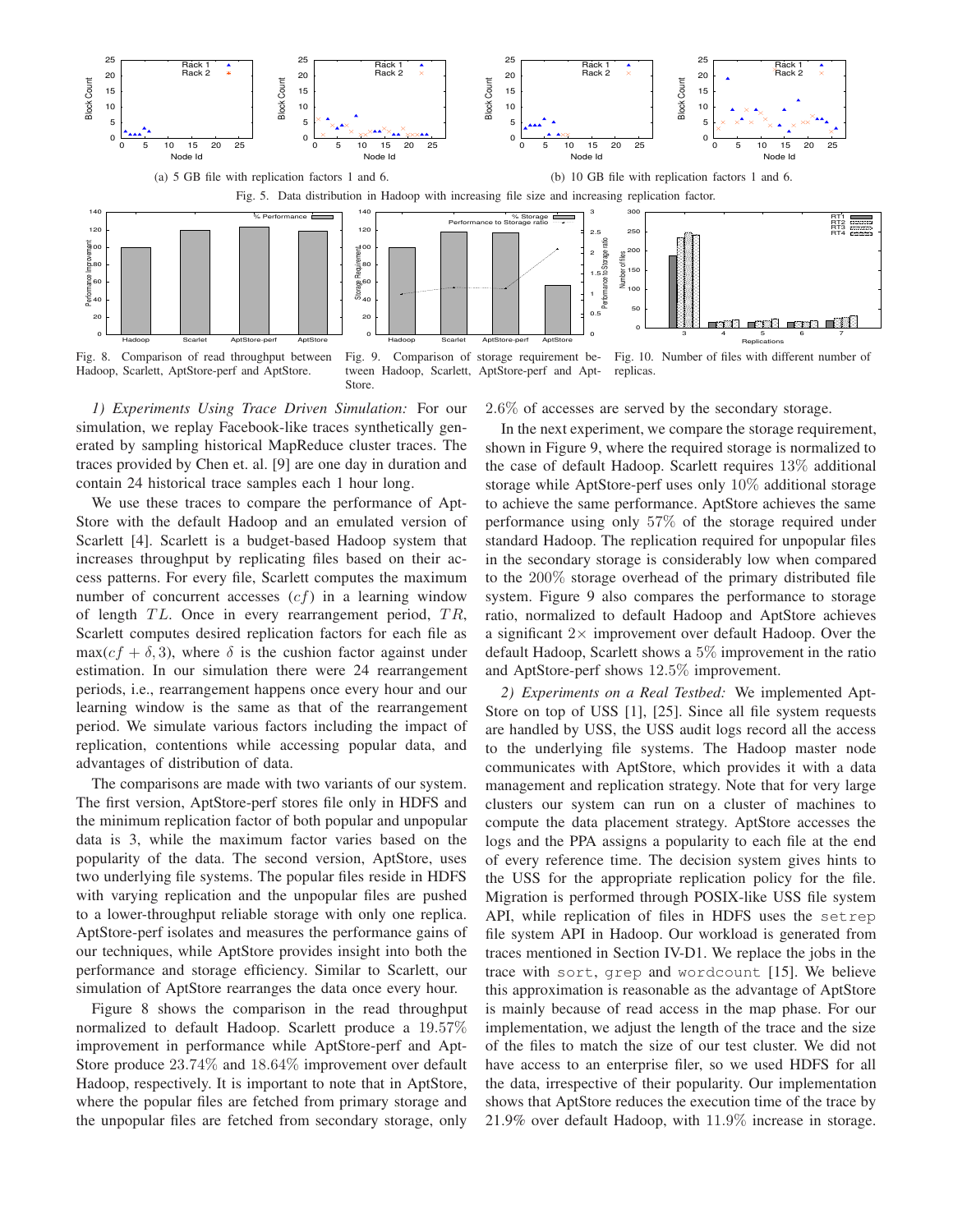Figure 9 compares the number of files with different number of replicas. We observe that increasing the replication of 19% of files, results in a performance improvement of 21.9% over default Hadoop. The increase in the replication factor of certain files does not pertain to one single factor, it is based on the combination of factors described in Section III-C.

Our evaluations show the analysis of various factors affecting the read throughput and fault tolerance in HDFS and enterprise storage solution. We also show the impact of these factors on the design of AptStore, by comparing the performance of AptStore to Hadoop and Scarlett.

## V. RELATED WORK

Research on increasing the storage efficiency in GFS [13] and HDFS managed clusters [12] propose to asynchronously compress the replicated data down to RAID-class redundancy. However, these techniques lower MTBF, which results in lower availability and reliability. Much of the recent work focuses on energy efficiency in Hadoop storage [16], [17], [18], [3]. These works propose energy aware date placement, where unpopular data is placed in a subset of Hadoop cluster nodes, generating significant periods of idleness to operate in a high-energy-saving mode without affecting nodes containing the hot data. However, this approach increases the skewness in popularity as hot data is concentrated on a subset of nodes, resulting in degraded throughput compared to spreading the hot data throughout the entire cluster. To improve scalability MixApart [21] uses an integrated data caching and scheduling solution to allow MapReduce computations to analyze data stored on enterprise storage systems.

The work most similar to our own is Scarlett [4]. One shortcoming of this approach is that larger files are given a priority for increased replication over smaller files, and hence popular small files may still suffer read throughput degradation and popularity skewness. To achieve similar goals Yahoo proposed HotROD [24], an on-demand replication scheme, which allows access to the data from some other HDFS cluster by creating a proxy node. However, this approach might suffer degraded performance if inter-cluster network bandwidth is low. Finally, SCADS Director [8] offers a control framework that reconfigures the storage system on-the-fly in response to workload challenges using a performance model of the system, and in that is complementary to AptStore.

To the best of our knowledge, AptStore is the first work that addresses both storage efficiency and read performance.

### VI. CONCLUSION

In this paper, we presented a dynamic data management scheme for Hadoop for achieving higher throughput and lower storage cost. We observe that managing all Hadoop data in a uniform manner results in increased storage overhead or reduced read throughput. For popular files, default replication is insufficient and leads to decreased throughput. For unpopular files, default replication results in storage inefficiency. We proposed AptStore, a system that exploits the heterogeneity in access patterns to achieve overall reduction in storage cost and increase in read throughput. We identify various factors that affect the throughput of the system and propose PPA to predict the popularity associated with each file, and use the information to adjust the replication and data placement strategy of the files. Using extensive simulations and a real deployment, we demonstrated that AptStore data management scheme increases the read throughput by 23.7%, reduces overall storage utilization by 43.4%, and results in speeding up the studied jobs by as much as 21.3%.

#### ACKNOWLEDGMENT

This work was sponsored in part by the NSF under Grant No: CNS-1016408, CNS-1016793, CCF-0746832, and CNS-1016198.

#### **REFERENCES**

- [1] Hadoop and Disparate Data Stores, 2012. http://www.greenplum.com /blog/topics/hadoop/hadoop-and-disparate-data-stores.
- [2] Alex Loddengaard . Cloudera's Basic Hardware Recommendations, 2010. http://blog.cloudera.com /blog/2010/03/clouderas-support-teamshares-some-basic-hardware-recommendations/.
- [3] H. Amur, J. Cipar, and V. Gupta. The case for evaluating mapreduce performance using workload suites. In *SOCC*, 2010.
- [4] G. Ananthanarayanan and et al. Scarlett: Coping with skewed content popularity in mapreduce clusters. In *EuroSys*, 2011.
- [5] G. Ananthanarayanan, A. Ghodsi, S. Shenker, and I. Stoica. Disklocality in datacenter computing considered irrelevant. In *HotOS'13*.
- [6] Andy Konwinski et.al . X-tracing Hadoop, 2008. Hadoop Summit.
- [7] Apache Software Foundation. Hadoop, 2011. http://hadoop.apache.org/core/, accessed on Nov 6, 2011.
- [8] T. Beth and et. al. The scads director: scaling a distributed storage system under stringent performance requirements. In *FAST*, 2011.
- [9] Y. Chen and et. al. The case for evaluating mapreduce performance using workload suites. In *IEEE MASCOTS*, 2011.
- [10] Y. H. et. al. Rcfile: A fast and space-efficient data placement structure in mapreduce-based warehouse systems. In *ICDE*, 2011.
- [11] M. S. et.al. Improving storage system availability with d-graid. In *USENIX FAST*, 2004.
- [12] B. Fan and et. al. Diskreduce: Raid for data-intensive scalable computing. In *SOCC*, 2010.
- [13] S. Ghemawat, H. Gobioff, and S.-T. Leung. The google file system. In *SOSP '03*, pages 29–43. ACM, 2003.
- [14] Hadoop 0.23.0. ViewFs , 2011. http://hadoop.apache.org/docs/r0.23.0 /api/org/apache-/hadoop/fs/viewfs/ViewFs.html.
- [15] S. Huang and et. al. The case for evaluating mapreduce performance using workload suites. In *ICDEW*, 2010.
- [16] R. Kaushik and et al. GreenHDFS: towards an energy-conserving storage-efficient, hybrid hadoop compute cluster. In *USENIX ATC*, 2010.
- [17] W. Lang and J. M. Patel. Energy management for mapreduce clusters. In *Proceedings of the VLDB Endowment*, 2010.
- [18] J. Leverich and C. Kozyrakis. On the energy (in)efficiency of hadoop clusters. In *ACM SIGOPS Operating Systems Review*, 2010.
- [19] Z. Li, K. M. Greenan, A. W. Leung, and E. Zado. Power consumption in enterprise-scale backup storage systems. In *USENIX Fast*, 2012.
- [20] C. liu et. al. R-admad: High reliability provision for large-scale deduplication archival storage systems. In *ICS*, 2009.
- [21] M. Mihailescu and et al. Mixapart: decoupled analytics for shared storage systems. In *USENIX FAST*, 2012.
- [22] M. Poess and et al. Energy cost, the key challenge of data centers: A power consumption analysis of tpc-c results. In *PVLDB*, 2008.
- [23] G. Porter. Decoupling storage and computation in hadoop with superdatanodes. *SIGOPS Oper. Syst. Rev.*, 44:41–46, April 2010.
- [24] S. Rao and et al. Hotrod: Managing grid storage with on-demand replication. Technical Report YL-2012-004, Yahoo, Apr 2012.
- [25] Sameer Tiwari. Managing Hot and Cold Data Using USS, 2012. http://www.greenplum.com/blog/topics/data-warehousing/managinghot-and-cold-data-using-a-unified-storage-system.
- [26] R. Schmidt. Intelligent block placement policy to decrease probability of block loss, 2012. https://issues.apache.org/jira/browse/HDFS-1094.